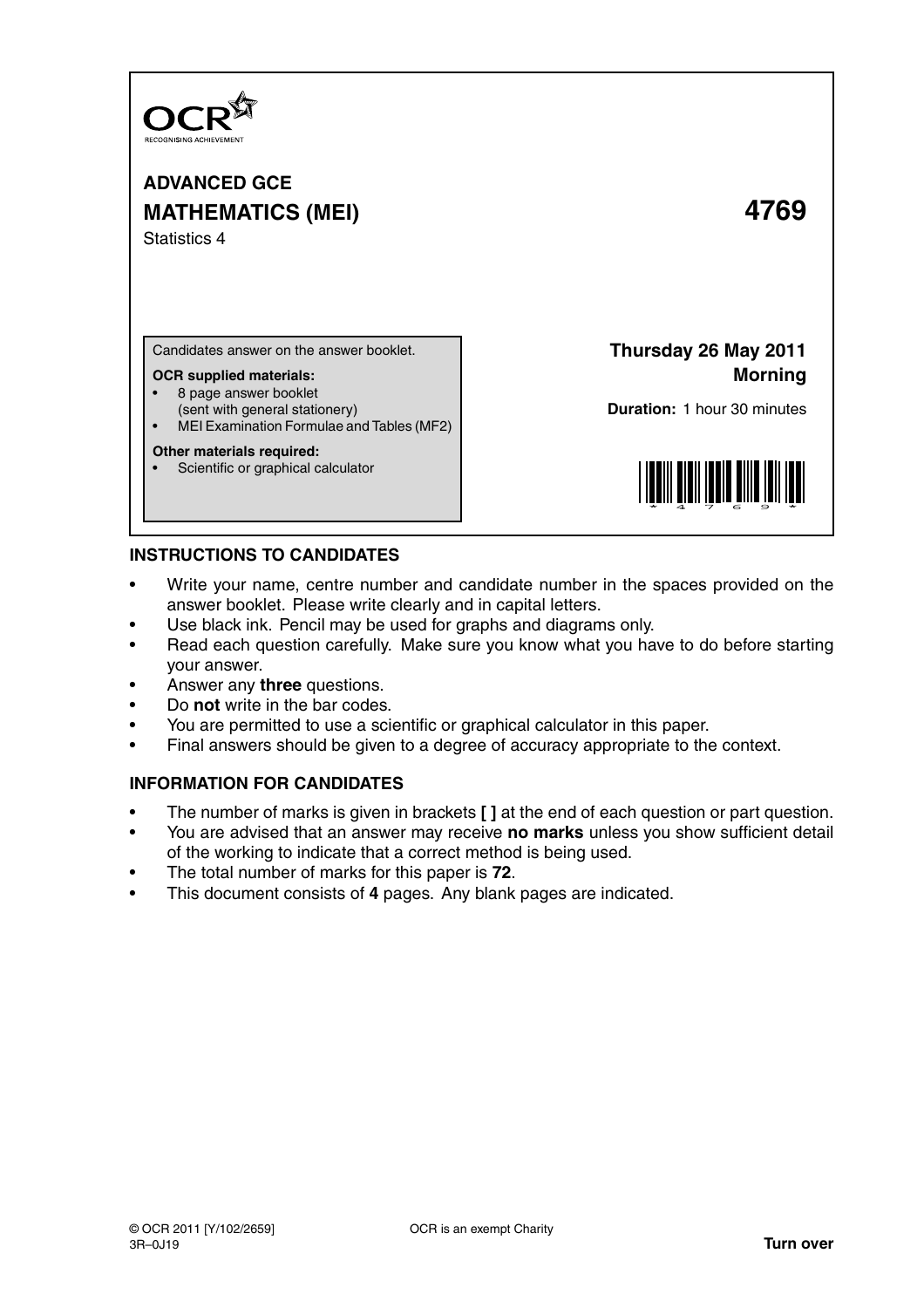## *Option 1: Estimation*

**1** The random variable *X* has the Normal distribution with mean 0 and variance  $\theta$ , so that its probability density function is

$$
f(x) = \frac{1}{\sqrt{2\pi\theta}} e^{-x^2/2\theta}, \quad -\infty < x < \infty,
$$

where  $\theta$  ( $\theta$  > 0) is unknown. A random sample of *n* observations from *X* is denoted by  $X_1, X_2, \ldots, X_n$ .

- (i) Find  $\hat{\theta}$ , the maximum likelihood estimator of  $\theta$ . [14]
- **(ii)** Show that  $\hat{\theta}$  is an unbiased estimator of  $\theta$ . [4]
- **(iii)** In large samples, the variance of  $\hat{\theta}$  may be estimated by  $\frac{2\hat{\theta}^2}{\hat{\theta}^2}$  $\frac{\sigma}{n}$ . Use this and the results of parts **(i)** and **(ii)** to find an approximate 95% confidence interval for  $\theta$  in the case when  $n = 100$  and Σ*X* 2 *i*  $= 1000.$  [6]

## *Option 2: Generating Functions*

- **2** The random variable *X* has the  $\chi^2$  distribution. This distribution has moment generating function  $M(\theta) = (1 - 2\theta)^{-\frac{1}{2}n}$ , where  $\theta < \frac{1}{2}$  $\frac{1}{2}$ .
	- (i) Verify the expression for  $M(\theta)$  quoted above for the cases  $n = 2$  and  $n = 4$ , given that the probability density functions of *X* in these cases are as follows. **[10]**

*n* = 2: 
$$
f(x) = \frac{1}{2}e^{-\frac{1}{2}x}
$$
  $(x > 0)$   
\n*n* = 4:  $f(x) = \frac{1}{4}xe^{-\frac{1}{2}x}$   $(x > 0)$ 

- **(ii)** For the general case, use  $M(\theta)$  to find the mean and variance of *X* in terms of *n*. [7]
- (iii)  $Y_1, Y_2, \ldots, Y_k$  are independent random variables, each with the  $\chi_1^2$  distribution. Show that  $W =$ *k*  $\sum_{i=1} Y_i$  has the  $\chi^2_k$  distribution. **[4]**
- (iv) Use the Central Limit Theorem to find an approximation for  $P(W < 118.5)$  for the case  $k = 100$ . **[3]**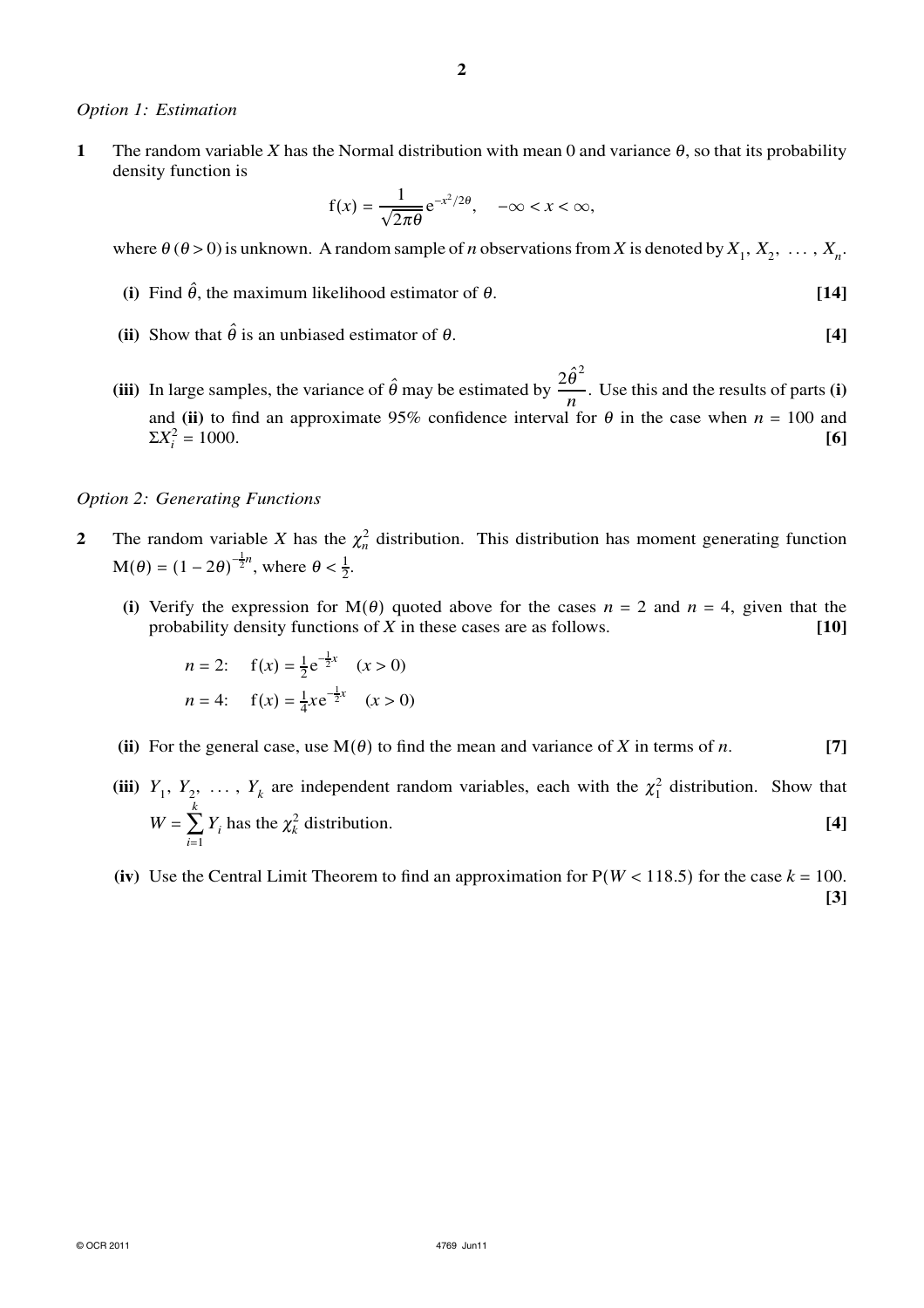*Option 3: Inference*

**3 (i)** Explain the meaning of the following terms in the context of hypothesis testing: Type I error, Type II error, operating characteristic, power. **[8]**

**3**

**(ii)** A market research organisation is designing a sample survey to investigate whether expenditure on everyday food items has increased in 2011 compared with 2010. For one of the populations being studied, the random variable *X* is used to model weekly expenditure, in £, on these items in 2011, where *X* is Normally distributed with mean  $\mu$  and variance  $\sigma^2$ . As the corresponding mean value in 2010 was 94, the hypotheses to be examined are

 $H_0$ :  $\mu = 94$ ,  $H_1$ :  $\mu > 94$ .

By comparison with the corresponding 2010 value,  $\sigma^2$  is assumed to be 25.

The following criteria for the survey are laid down.

- If in fact  $\mu = 94$ , the probability of concluding that  $\mu > 94$  must be only 2%
- If in fact  $\mu = 97$ , the probability of concluding that  $\mu > 94$  must be 95%

A random sample of size *n* is to be taken and the usual Normal test based on  $\overline{X}$  is to be used, with a critical value of *c* such that  $H_0$  is rejected if the value of  $\overline{X}$  exceeds *c*. Find *c* and the smallest value of *n* that is required.  $\begin{bmatrix} 13 \end{bmatrix}$ 

**(iii)** Sketch the power function of an ideal test for examining the hypotheses in part **(ii)**. **[3]**

*Option 4: Design and Analysis of Experiments*

- **4 (a)** Provide an example of an experimental situation where there is one factor of primary interest and where a suitable experimental design would be
	- **(i)** randomised blocks,
	- **(ii)** a Latin square.

In each case, explain carefully why the design is suitable and why the other design would not be appropriate. **[12]** *l* 

**(b)** An industrial experiment to compare four treatments for increasing the tensile strength of steel is carried out according to a completely randomised design. For various reasons, it is not possible to use the same number of replicates for each treatment. The increases, in a suitable unit of tensile strength, are as follows.

| Treatment                    | Treatment<br>В       | Treatment<br>$\subset$             | Treatment                    |
|------------------------------|----------------------|------------------------------------|------------------------------|
| 10.1<br>21.2<br>11.6<br>13.6 | 21.1<br>20.3<br>16.0 | 9.2<br>8.8<br>15.2<br>15.0<br>12.4 | 22.6<br>17.4<br>23.1<br>19.2 |

[The sum of these data items is 256.8 and the sum of their squares is 4471.92.]

Construct the usual one-way analysis of variance table. Carry out the appropriate test, using a 5% significance level. **[12]**